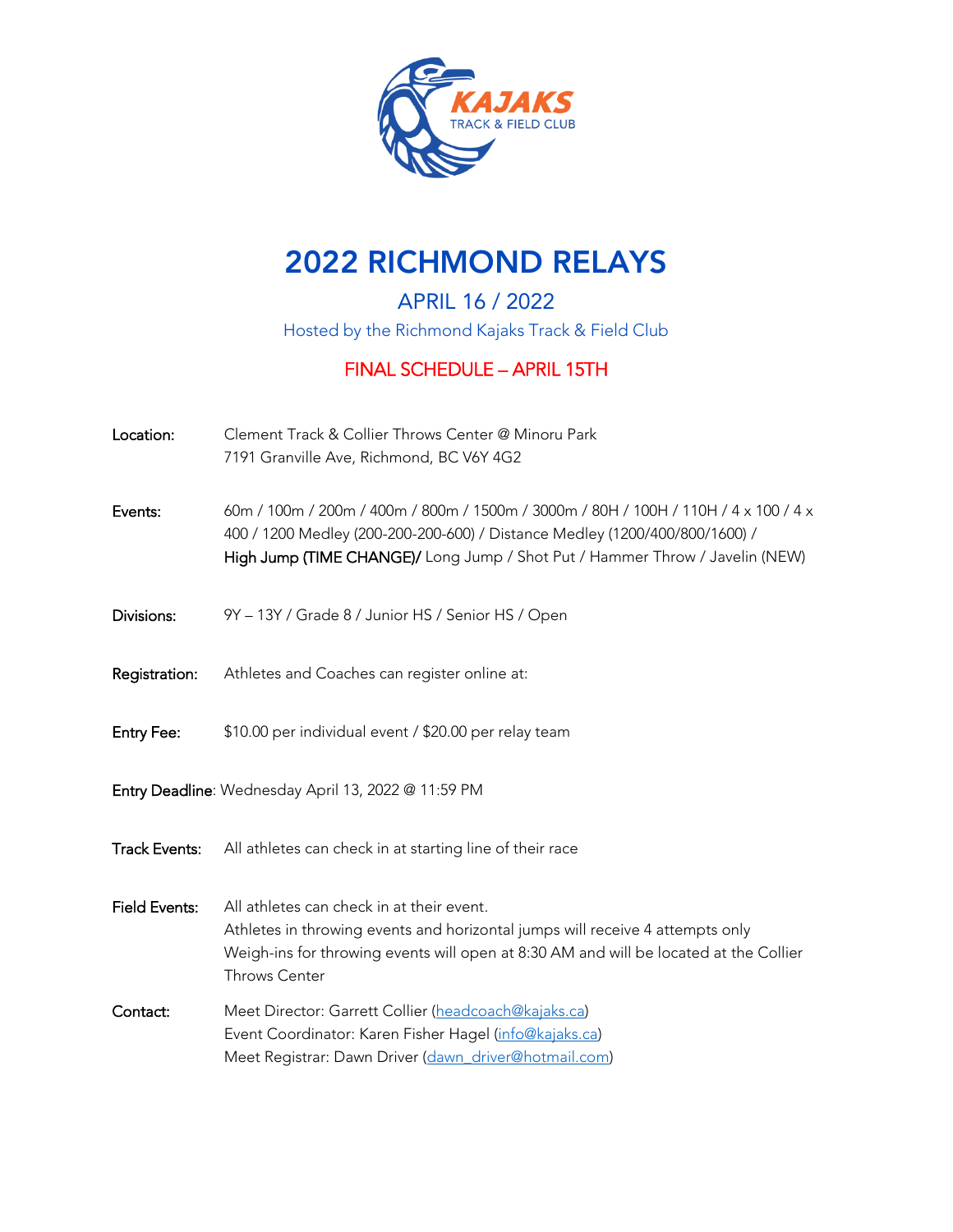

### TRACK EVENT SCHEDULE - FINAL SCHEDULE – APRIL 15TH

| Time     | Event                         | Gender | Divisions                                          |
|----------|-------------------------------|--------|----------------------------------------------------|
| 10:00 AM | 3000M                         | Mixed  | Junior HS / Senior HS / Open                       |
| 10:20 AM | 100H                          | Men    | Grade 8 / Junior HS                                |
| 10:30 AM | 1500M                         | Women  | Junior HS / Senior HS / Open                       |
| 10:40 AM | 1500M                         | Men    | Junior HS / Senior HS / Open                       |
| 10:50 AM | $4 \times 100M$               | Women  | 9Y-13Y / Junior HS / Senior HS / Open              |
| 11:05 AM | $4 \times 100M$               | Men    | 9Y-13Y / Junior HS / Senior HS / Open              |
| 11:20 AM | 800M                          | Women  | Grade 8 / Junior HS / Senior HS / Open             |
| 11:40 PM | 800M                          | Men    | Grade 8 / Junior HS / Senior HS / Open             |
| 12:00 PM | 400M                          | Women  | Grade 8 / Junior HS / Senior HS / Open             |
| 12:10 PM | 400M                          | Men    | Grade 8 / Junior HS / Senior HS / Open             |
| 12:20 PM | 1200M Relay (200/200/200/400) | Girls  | 11Y - 13Y                                          |
| 12:30 PM | 1200M Relay (200/200/200/400) | Boys   | 11Y - 13Y                                          |
| 12:40 PM | 60M                           | Girls  | 9Y - 11Y                                           |
| 12:55 PM | 60M                           | Boys   | 9Y - 11Y                                           |
| 1:10 PM  | 100M                          | Women  | 12Y - 13Y / Grade 8 / Junior HS / Senior HS / Open |
| 1:25 PM  | 100M                          | Men    | 12Y - 13Y / Grade 8 / Junior HS / Senior HS / Open |
| 1:40 PM  | DMR (1200/400/800/1600)       | Women  | Junior HS / Senior HS / Open                       |
| 1:50 PM  | DMR (1200/400/800/1600)       | Men    | Junior HS / Senior HS / Open                       |
| 2:00 PM  | $4 \times 400M$               | Women  | Junior HS / Senior HS / Open                       |
| 2:10 PM  | $4 \times 400M$               | Men    | Junior HS / Senior HS / Open                       |
| 2:20 PM  | 200M                          | Women  | Grade 8 / Junior HS / Senior HS / Open             |
| 2:30 PM  | 200M                          | Men    | Grade 8 / Junior HS / Senior HS / Open             |